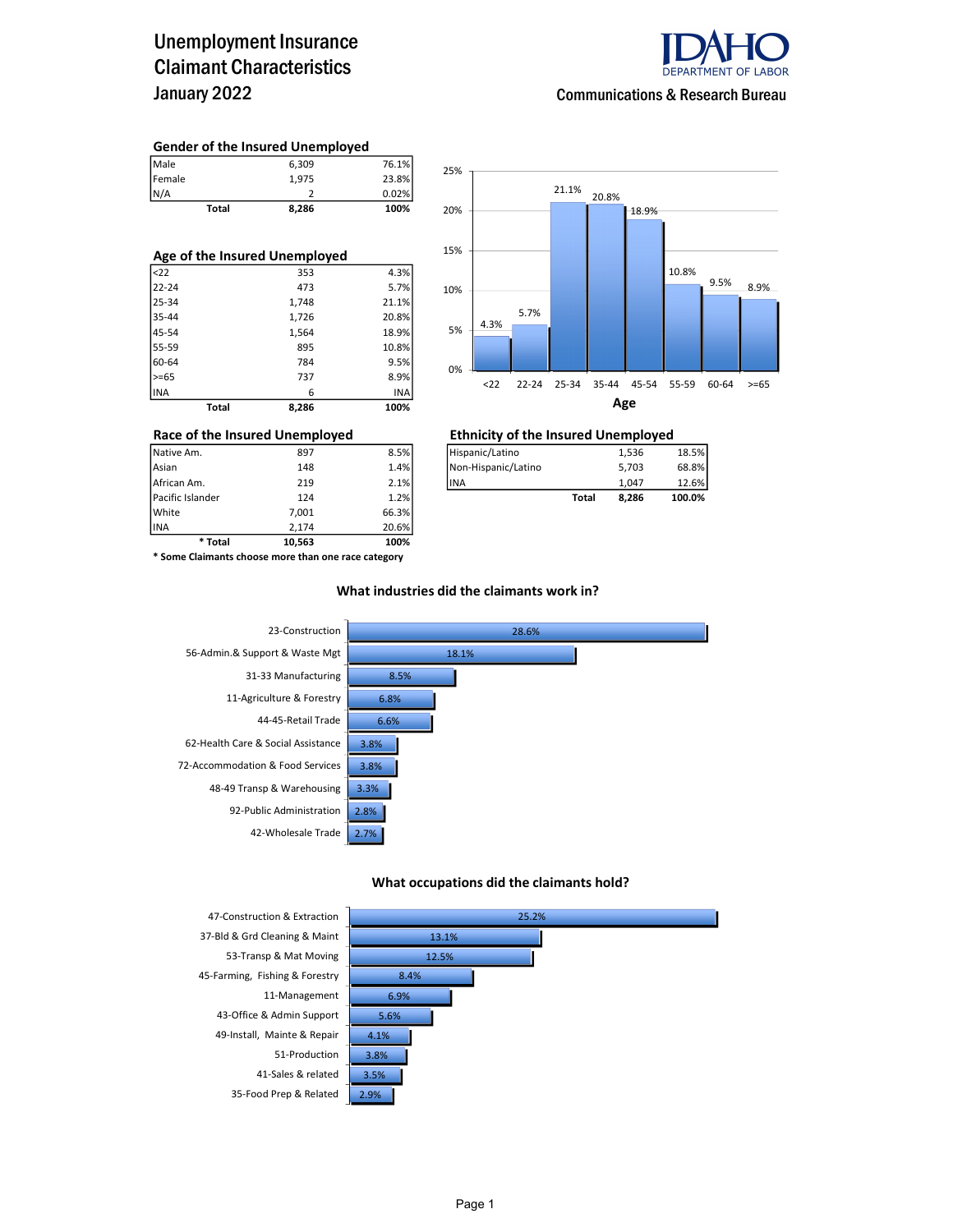# Unemployment Insurance Claimant Characteristics



## January 2022 Communications & Research Bureau

| <b>Demographics</b>                                          | January<br>2022 |       | <b>December</b><br>2021 |       | <b>Monthly</b><br><b>Difference</b> | January<br>2021 |       | Yearly<br><b>Difference</b> |
|--------------------------------------------------------------|-----------------|-------|-------------------------|-------|-------------------------------------|-----------------|-------|-----------------------------|
|                                                              |                 |       |                         |       |                                     |                 |       |                             |
| Gender:                                                      |                 |       |                         |       |                                     |                 |       |                             |
| Male                                                         | 6,309           | 76.1% | 4,049                   | 70.4% | 2,260                               | 9,762           | 69.4% | $-3453$                     |
| Female                                                       | 1,975           | 23.8% | 1,703                   | 29.6% | 272                                 | 4,308           | 30.6% | $-2333$                     |
| <b>INA</b>                                                   | $\overline{2}$  | 0.0%  | $\mathbf{1}$            | 0.0%  | $\mathbf 1$                         | 5               | 0.0%  | $-3$                        |
| <b>Total</b>                                                 | 8,286           |       | 5,753                   |       | 2,533                               | 14,075          |       | $-5789$                     |
| Race: NOTE: Claimants may choose more than one Race category |                 |       |                         |       |                                     |                 |       |                             |
| Native American                                              | 897             | N/A   | 482                     | N/A   | 415                                 | 1,198           | N/A   | $-301$                      |
| Asian                                                        | 148             | N/A   | 107                     | N/A   | 41                                  | 321             | N/A   | $-173$                      |
| African American                                             | 219             | N/A   | 207                     | N/A   | 12                                  | 343             | N/A   | $-124$                      |
| Pacific Islander                                             | 124             | N/A   | 108                     | N/A   | 16                                  | 222             | N/A   | $-98$                       |
| White                                                        | 7,001           | N/A   | 3,676                   | N/A   | 3,325                               | 11,017          | N/A   | $-4016$                     |
| <b>INA</b>                                                   | 2,174           | N/A   | 1,472                   | N/A   | 702                                 | 7,689           | N/A   | $-5515$                     |
|                                                              |                 |       |                         |       |                                     |                 |       |                             |
| <b>Ethnicity:</b>                                            |                 |       |                         |       |                                     |                 |       |                             |
| Hispanic/Latino                                              | 1,536           | 18.5% | 1,081                   | 18.8% | 455                                 | 2,331           | 16.6% | $-795$                      |
| Non-Hispanic/Latino                                          | 5,703           | 68.8% | 3,938                   | 68.5% | 1,765                               | 9,906           | 70.4% | $-4203$                     |
| INA                                                          | 1,047           | 12.6% | 734                     | 12.8% | 313                                 | 1,838           | 13.1% | $-791$                      |
|                                                              |                 |       |                         |       |                                     |                 |       |                             |
| Age:<br>$22$                                                 | 353             | 4.3%  | 239                     | 4.2%  | 114                                 | 668             | 4.7%  | $-315$                      |
| 22-24                                                        | 473             | 5.7%  | 293                     | 5.1%  | 180                                 | 840             | 6.0%  | $-367$                      |
| 25-34                                                        | 1,748           | 21.1% | 1,167                   | 20.3% | 581                                 | 3,130           | 22.2% | $-1382$                     |
| 35-44                                                        | 1,726           | 20.8% | 1,209                   | 21.0% | 517                                 | 2,849           | 20.2% | $-1123$                     |
| 45-54                                                        | 1,564           | 18.9% | 1,096                   | 19.1% | 468                                 | 2,596           | 18.4% | $-1032$                     |
| 55-59                                                        | 895             | 10.8% | 622                     | 10.8% | 273                                 | 1,456           | 10.3% | $-561$                      |
| 60-64                                                        | 784             | 9.5%  | 560                     | 9.7%  | 224                                 | 1,242           | 8.8%  | $-458$                      |
| $\geq -65$                                                   | 737             | 8.9%  | 562                     | 9.8%  | 175                                 | 1,285           | 9.1%  | $-548$                      |
| <b>Total</b>                                                 | 8,280           |       | 5,748                   |       | 2,532                               | 14,066          |       | $-5786$                     |